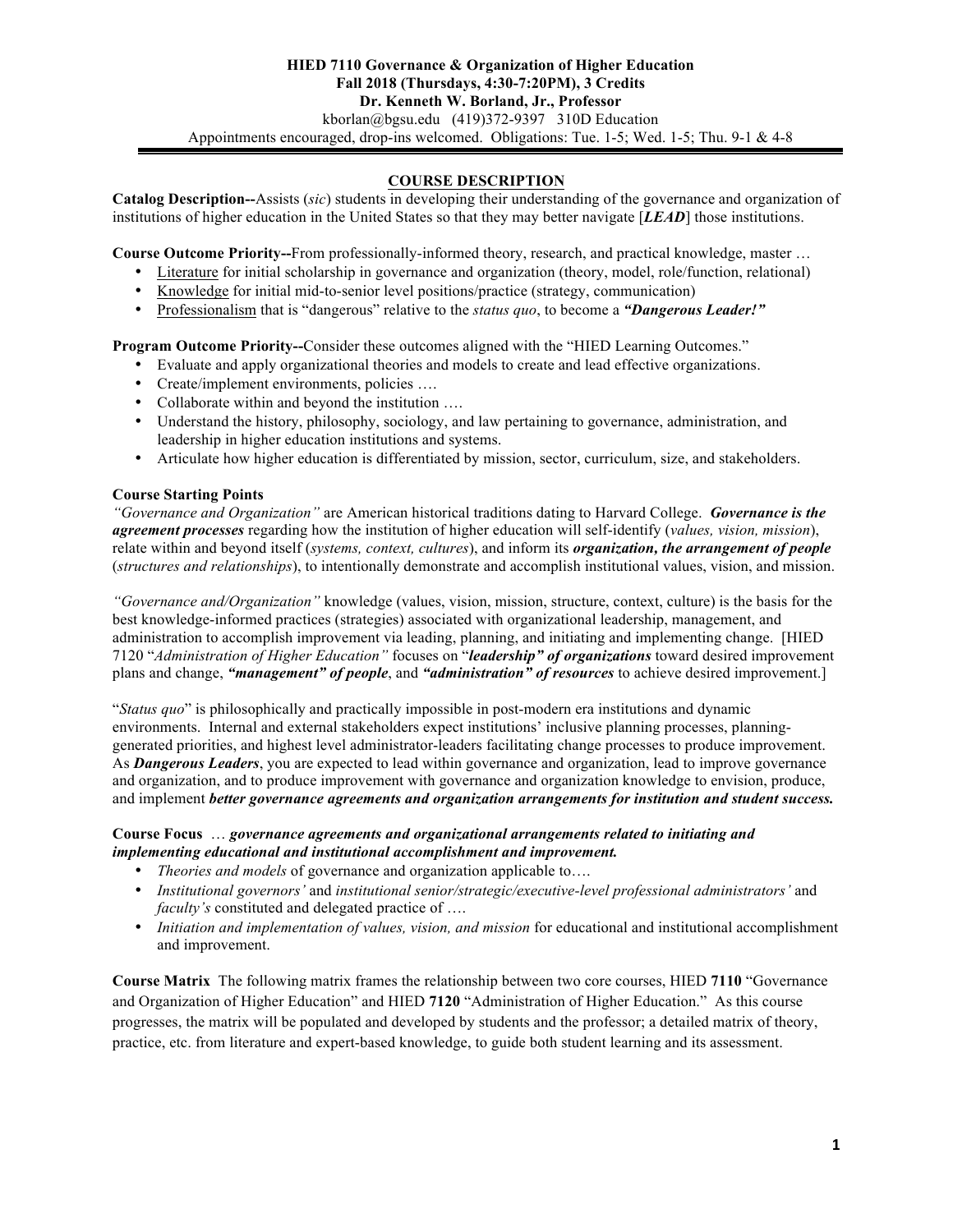|                                                                                                                                          | <b>Values-Vision-Mission</b>         |         |              |                                    |      |          |           |
|------------------------------------------------------------------------------------------------------------------------------------------|--------------------------------------|---------|--------------|------------------------------------|------|----------|-----------|
| <b>KNOWLEDGE</b>                                                                                                                         | <b>Governance "Agreements"</b>       |         |              | <b>Administration "Activities"</b> |      |          |           |
| <b>MATRIX</b>                                                                                                                            | <b>Organizational "Arrangements"</b> |         | (strategies) |                                    |      |          |           |
|                                                                                                                                          | <b>Structure</b>                     | Context | Culture      | Lead                               | Plan | Change   |           |
|                                                                                                                                          |                                      |         |              |                                    |      | Initiate | Implement |
| Accountability                                                                                                                           |                                      |         |              |                                    |      |          |           |
| Agenda/Direction                                                                                                                         |                                      |         |              |                                    |      |          |           |
| Agency                                                                                                                                   |                                      |         |              |                                    |      |          |           |
| Allocation                                                                                                                               |                                      |         |              |                                    |      |          |           |
| Authority                                                                                                                                |                                      |         |              |                                    |      |          |           |
| <b>Climate/Environment</b>                                                                                                               |                                      |         |              |                                    |      |          |           |
| Compliance                                                                                                                               |                                      | 7110    |              |                                    |      |          |           |
| Decision/Judgment                                                                                                                        |                                      |         |              |                                    |      |          |           |
| Finance                                                                                                                                  |                                      |         |              |                                    |      |          |           |
| Oversight                                                                                                                                |                                      |         |              |                                    |      |          |           |
| Partnership                                                                                                                              |                                      |         |              |                                    |      |          |           |
| Policy                                                                                                                                   |                                      |         |              |                                    |      |          |           |
| Polity                                                                                                                                   |                                      |         |              |                                    |      |          |           |
| Process                                                                                                                                  |                                      |         |              |                                    |      |          |           |
| <b>Budget</b>                                                                                                                            |                                      |         |              |                                    |      |          |           |
| Crises                                                                                                                                   |                                      |         |              |                                    |      |          |           |
| Development                                                                                                                              |                                      |         |              |                                    |      |          |           |
| Enrollment                                                                                                                               |                                      |         |              |                                    |      | 7120     |           |
| Facilities                                                                                                                               |                                      |         |              |                                    |      |          |           |
| Personnel                                                                                                                                |                                      |         |              |                                    |      |          |           |
| Procedure                                                                                                                                |                                      |         |              |                                    |      |          |           |
| <b>Students</b>                                                                                                                          |                                      |         |              |                                    |      |          |           |
| Teach & Learn                                                                                                                            |                                      |         |              |                                    |      |          |           |
| <b>The Third Dimension</b><br><b>INSTITUTION</b><br><b>DIVISION</b><br><b>FACULTY</b><br><b>STUDENTS</b><br><b>SYSTEM</b><br><b>UNIT</b> |                                      |         |              |                                    |      |          |           |

# **COURSE LITERATURE**

# **Required Reading**

Reading ahead of the schedule is appropriate and advantageous. Readings are assigned to be studied by specific dates, incorporated into your assignments and discussions, and your comprehension of them will be assessed.

- **AAUP** (2015). *American Association of University Professors: Policy documents and reports* (11th edition). Baltimore: Johns Hopkins University Press. [Self-schedule unassigned sections to strengthen your in-class engagement and assignments.]
- **Bess**, J. L., & Dee, J. R. (2008). *Understanding college and university organization: Theories for effective policy and practice. Volume I—the state of the system.* Sterling, VA: Stylus.
- **Hendrickson**, R., Lane, J., Harris, J. & Dorman, R. (2012). *Academic leadership and governance of higher education: A guide for trustees, leaders, and aspiring leaders of two- and four-year institutions*. Sterling, VA: Stylus Publishing. [Self-schedule unassigned sections to strengthen your in-class engagement and assignments.]
- **Provided literature** from the professor<br>• **Higher education press**: *Inside Higher*
- **Higher education press**; *Inside Higher Education, The Chronicle of Higher Education,* etc.

# **Recommended Literature**

Several resources may be worth your acquisition to go more deeply into course assignments, conduct more extensive scholarship, develop your library, ease semester access and use, etc. Many students draw on this literature: Assume the library is a secondary source, promptly return library resources, work ahead, and find alternative sources.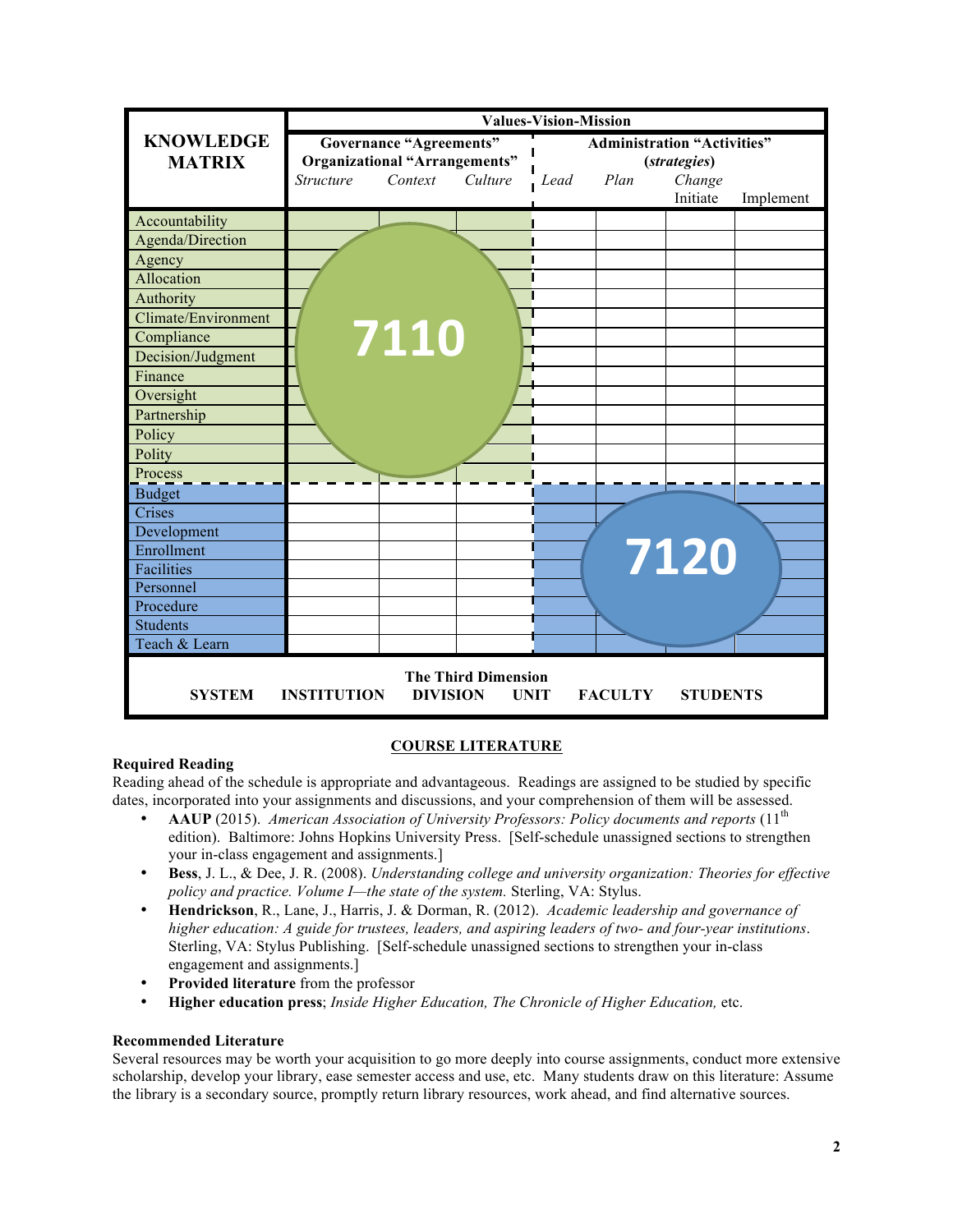# *Governance and Organization*

- ASHE readers (old and new editions) on governance, organization,  $\&$ /or administration.
- Berquist, W. H. & Pawlak, K. (2008). *Engaging the six cultures of the academy: Revised and expanded edition of The Four Cultures of the Academy*. San Francisco: Jossey-Bass.
- Bess, J. L. & Dee, J. R. (2008). *Understanding college and university organization: Theories for effective policy and practice*, Vol. II: Dynamics of the System. Stylus.
- Birnbaum, R. (1988). *How colleges work: The cybernetics of academic organization and leadership*. J-B.
- Bolman, L. G. & Deal, T. E. (1991). *Reframing organizations: Artistry, choice, and leadership*. Jossey-Bass.
- Burke, J. C. & Associates. (2005). *Achieving accountability in higher education: Balancing public, academic, and market demands.* J-B.
- Damrosch, D. (1995). *We scholars: Changing the culture of the university*. Cambridge: Harvard.
- Hirt, J. (2006). Where you work matters: Student affairs administration at different types of institutions. University Press of America: Lanham, MD.
- Ingram, R. T. & Associates. (1993). *Governing independent colleges and universities: A handbook for trustees, chief executives, and other campus leaders.* Assoc. of Governing Boards of Universities & Colleges. J-B.
- Ingram, R. T. & Associates. (1993). *Governing public colleges and universities: A handbook for trustees, chief executives, and other campus leaders.* Assoc. of Governing Boards of Universities & Colleges. J-B.
- Lombardi, J. V. (2013). *How universities work.* Baltimore: Johns Hopkins University Press.
- Manning, K. (2013). *Organizational theory in higher education*. NY: Routledge.
- Manning, K., Kinzie, J., & Schuh, J. (2014). One size does not fit all: Traditional and innovative models of student affairs. Routledge: New York.
- Miller, M. T. & Caplow, J. (eds.) (2003). *Policy and university faculty governance*. Greenwich, CT: Information Age Publishing, Inc.
- Morgan, G. (1986). *Images of organization*. Sage.
- Pierce, S. R. (2014). *Governance reconsidered: How boards, presidents, administrators, and faculty can help their colleges thrive.* J-B.
- Schein, E. H. (1985). *Organizational culture and leadership*. J-B.
- Tierney, W. G. & Lechuga, V. M. (2004). *Restructuring shared governance in higher education.* New Directions for Higher Education, no. 127. J-B.

# *Budget/Finance*

- Alexander, G. D. & Carlson, K. J. (2005). *Essential principles for fundraising success: An answer manual for the everyday challenges of raising money*. J-B.
- Barr, M. J. & McClellan, G. S. (2011). *Budgets and financial management in higher education*. J-B.
- Curry, J. R., Laws, A. L. & Strauss, J. C. (2013). *Responsibility center management: A guide to balancing academic entrepreneurship with fiscal responsibility.* Washington, DC. NACUBO.
- DeBard, R. (2001). *Getting Results! A guide to managing resources in student affairs*. Horsham, PA: LRP.
- Dotolo, L. G. & Noftsinger, J. B. (Eds.). (2002). *Leveraging resources through partnerships*. J-B.
- Gaither, G. H. (Guest Ed.). (spring 2002, v. 30, n. 3). Special Issue: Cost and Productivity Models. *Planning for Higher Education: The Journal of the Society for College and University Planning*. Ann Arbor, MI.
- Goldstein, L. (2012). *A Guide to college and university budgeting: foundations for institutional effectiveness*  $(4<sup>th</sup>$  ed.). Washington, DC. NACUBO.

# *Change/Decisions/Planning*

- Burke, W. W. (2011). *Organization change: Theory and practice* (3<sup>rd</sup> ed.). Thousand Oaks, CA. Sage.
- Bryson, J. M. (2011). *Strategic planning for public and nonprofit organizations: A guide to strengthening*  and sustaining organizational achievement. 4<sup>th</sup> Ed. J-B.
- Collins, J. (2001). *Good to great: Why some companies make the leap and others don't*. NY: Harper Collins.
- Crandall, *et. al.* (2010). *Crisis management in the new strategy landscape*. Sage.
- Crandall, *et. al.* (2014). *Crisis management leading in the new strategy landscape*. Sage.
- Demers, C. (2007). *Organizational change theories: A synthesis*. Sage.
- Howard, R. D. & Borland, K. W. (Eds.). (2002). *Balancing qualitative and quantitative information for effective decision support*. J-B.
- Houle, C. O. (1972). *The design of education*. J-B.
- Kezar, A. (2014). *How colleges change: Understanding. Leading, and enacting change*. NY: Routledge.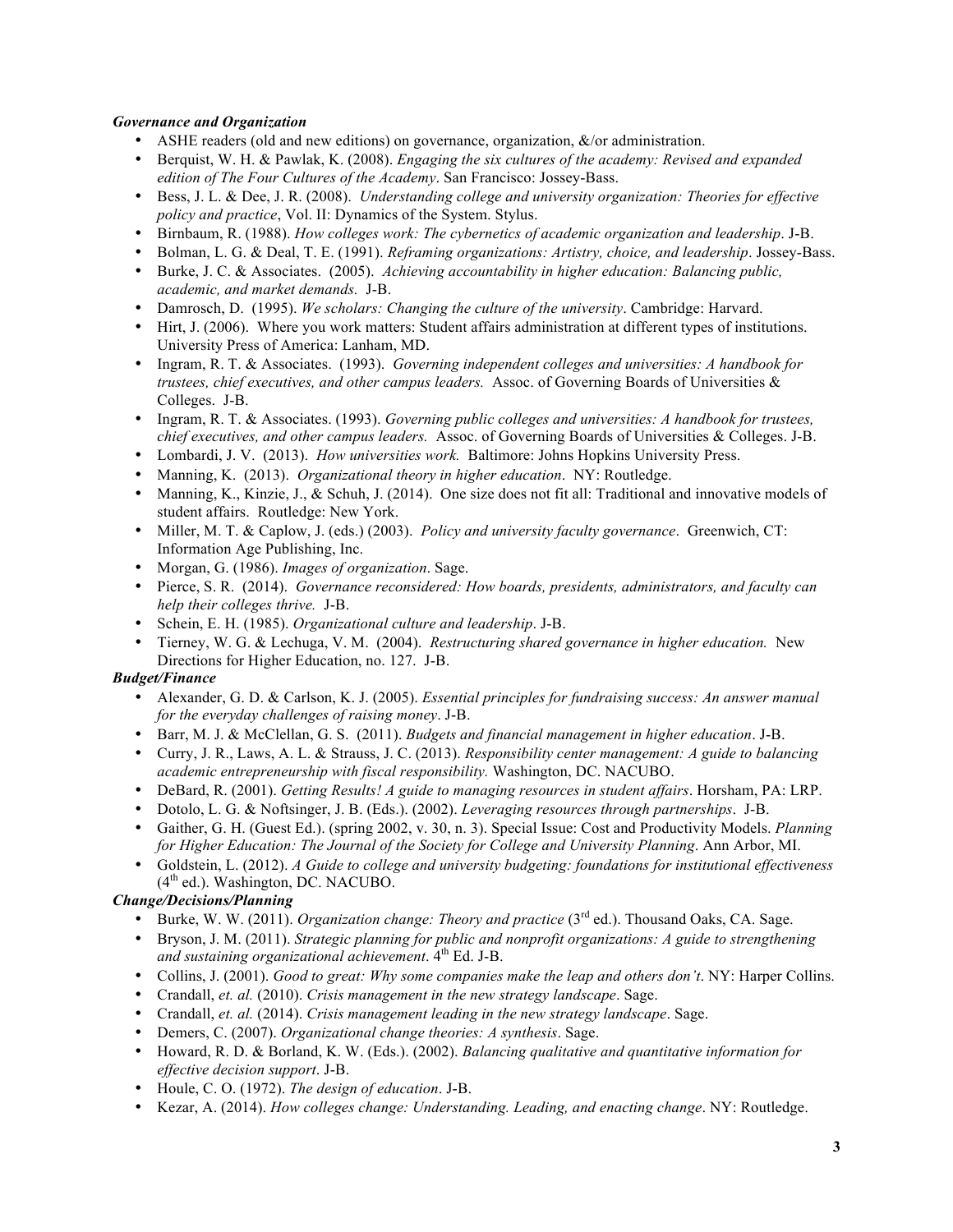- Kezar, A. J. (2001). *Understanding and facilitating organizational change in the 21st century: Recent research and conceptualizations*. ASHE-ERIC Higher Education Report Vol. 28, No 4. San Francisco: J-B.
- Simerly, R. G & Assocs. (1987). *Strategic planning and leadership in continuing education: Enhancing organizational vitality, responsiveness, and identity*. J-B.
- Smith, L. Blixt, A., Ellis, S., Gill, S., & Kruger, K. (2015). *Leading innovation and change: A guide for chief student affairs officers on shaping the future*. NASPA—Student Affairs Administrators in Higher Education: Washington, D.C.
- Stark, J. S. & Lattuca, L. R. (1997). *Shaping the college curriculum: Academic plans in action*. Boston: A&B
- Tichy, N. M. & Bennis, W. G. (2007). *Judgment: How winning leaders make great calls*. NY: Penguin.
- Zdziarski, *et.al.* (2007). *Campus crisis management: A comprehensive guide to planning, prevention, response, and recovery*. J-B.

# *Enrollment & Student Success*

- Astin, A. W. (1970a). The methodology of research on college impact, Part I. *Sociology of Education*, 43, 223-254.
- Astin, A. W. (1970b). The methodology of research on college impact, Part II. *Sociology of Education*, 43, 437-450.
- Bean, J. P. & Eaton, S. B. (2000). A psychological model of college student retention. In J. M. Braxton (Ed.), *Reworking the student departure puzzle* (pp. 48-61). Nashville, TN: Vanderbilt University Press.
- Black, J (Ed.). (2001). *Strategic enrollment management revolution*. Washington, DC: AACRAO
- Bontrager, B. (2004). Enrollment management: An introduction to concepts and structures. *College and University Journal*. 79.3, 11-16.
- Bontrager, B. (2005). Strategic enrollment management: Core strategies and best practices. *College and University Journal.* 79.4, 9-15.
- Borland, K. (2013). The Student Success Movement: A Past to Project Its Future in G. McLaughlin et. al., *Building Bridges for Student Success: A Sourcebook for Colleges and Universities*. Stillwater OK: Consortium for Student Retention Data Exchange, University of Oklahoma.
- Borland, K. (2001-2002). Assessing retention: Six steps and four paradigms. *Journal of College Student Retention: Research, Theory & Practice*, 3(4), 365-380.
- Duncan, A. (November 29, 2011). *Beyond the iron triangle: Containing the cost of college and student debt*-- Remarks of U.S. Secretary of Education Arne Duncan to the Annual Federal Student Aid Conference, Las Vegas. http://www.ed.gov/news/speeches/ beyond-iron-triangle-containing-cost-college-and-student-debt.
- Harrison, L. M. (2011). Transformational leadership, integrity, and power. In R. Young (Ed.). *Advancing the integrity of professional practice* (pp. 45-52). New Directions in Student Services, E. Whitt, Ed. J-B.
- Hossler, D., *et. al.* (1990). *The strategic management of college enrollments*. J-B.
- Immerwahr, *et. al.* (October 2008). The Iron Triangle: College Presidents Talk about Costs, Access, and Quality. San Jose. Report from The National Center for Public Policy & Higher Education & Public Agenda.
- Kuh, G. D., Kinzie, J., Schuh, J. H., Whitt, E. J., & Associates. (2005). Student success in college: Creating conditions that matter. San Francisco: Jossey-Bass.
- Mayhew, M., Rockenbach, A., Bowman, N., Seifert, T., Wolniak, G., Pascarella, E., & Terenzini, P. (2016). How College Affects Students: 21st Century Evidence that Higher Education Works, Vol. 3. J-B.
- Noel, L., *et. al.* (1985). *Increasing student retention: Effective programs and practices for reducing the dropout rate.* J-B.
- Pascarella, E. T., & Terenzini, P. T. (2005). How college affects students: A third decade of research, (Vol. 2). San Francisco: Jossey-Bass.
- Pascarella, E. & Terenzini, P (1991). How college affects students: Findings and insights from twenty years of research. San Francisco: Jossey-Bass Publishers.
- Reason, R. D. (2009). An examination of persistence research through the lens of a comprehensive conceptual framework. *Journal of College Student Development,* 50.6, 659-682.
- St. John, Duan-Barnett, & Moronski-Chapman. (2013). *Public policy and higher education: Reframing strategies for preparation, access, and college success.* Routledge.
- Seidman, A. (Ed.) (2012). *College student retention* (2nd ed.). American Council on Education, Rowan & Littlefeld: Lanham, MD.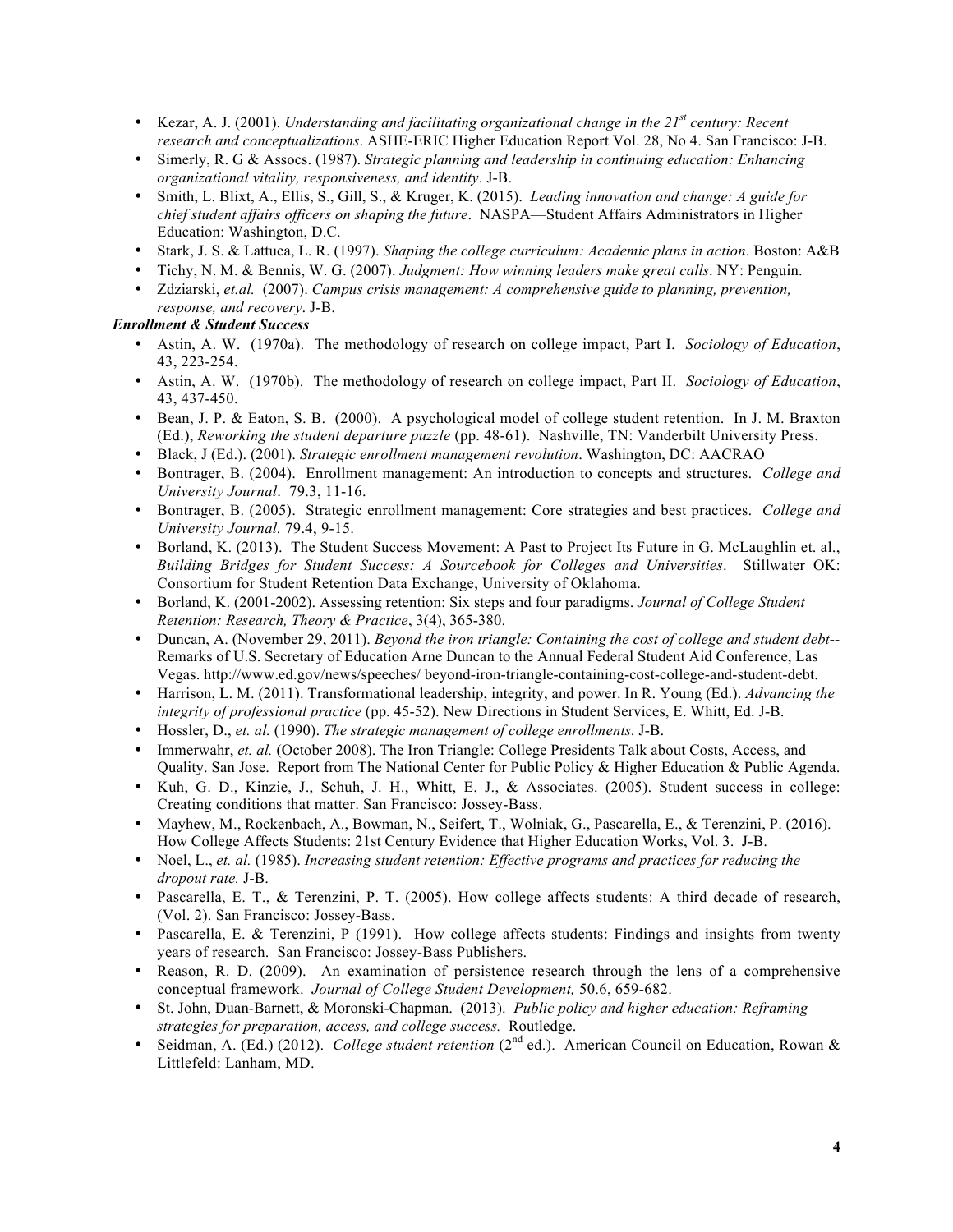- Terenzini, P. T. & Reason, R. D. (2005, November). Parsing the first-year of college: A conceptual framework for studying college impacts. Paper presented at the  $30<sup>th</sup>$  Annual Meeting of the Association for the Study of Higher Education, Philadelphia.
- Tierney, W. & Duncheon, J. (Eds.) (2015). *The problem of college readiness*. Albany, NY: State University of New York Press.
- Tinto, V. (1993). *Leaving college: Rethinking causes and cures of student attrition* (2<sup>nd</sup> ed.). Chicago: University of Chicago Press.

# *Environment*

- Chism, N. V. N. & Bickford, D. J. (Eds.). (2002). *The importance of physical space in creating supportive learning environments*. J-B.
- Harper, S. (Ed.). (2008). *Creating inclusive campus environments for cross-cultural learning and student engagement*. NASPA.
- Hirt, J. B. (2003). *Where you work matters: Student affairs administration at different types of institutions*. Washington, DC: University Press of America.
- Kaiser, H. H. (summer 2001). The value of comprehensive capital planning. *Planning for Higher Education: The Journal of the Society for College and University Planning, pp. 5-15*. Ann Arbor, MI.
- Kenney, D. R., Dumont, R., & Kenney, G. (2005). *Mission and place: Strengthening learning and community through campus design*. Westport, CT: Praeger.
- McDonald, W. M. & Assocs. (2002). *Creating campus community: In search of Ernest Boyer's legacy*. J-B.
- Strange, C. & Banning, J. (2001). *Educating by design: Creating campus learning environments that work*. San Francisco: Jossey-Bass.

• Strange, C. & Banning, J. (2015). *Designing for learning: Creating campus environments for … success*. J-B. *Leadership*

- Ackerman, R. & Roper, L. (2007). The mid-level manager in student affairs. Washington, D.C.: NASPA.
- Bright, D. & Richards, M. (2001). *The academic deanship: Individual careers and institutional roles*. J-B.
- Chin, J. & Trimble, J. (2015). *Diversity and leadership*. Sage.
- Covey, S. R. (2004). *The 8th habit: From effectiveness to greatness*. NY: Free Press.
- Covey. (2004). *The 7 habits of highly effective people: Restoring the character ethic*. NY: Free Press.
- Covey. (1991). *Principle-centered leadership*. NY: Simon & Schuster.
- Fulan, M. (2001). *Leading in a culture of change*. J-B.
- Hecht, A. & Pina, J. (2016). *AVP: Leading from the unique role of associate/assistant vice president for student affairs*. Washington, D.C.: NASPA
- Lucas, A. & Assocs. (2000). *Leading academic change: Essential roles for department chairs*. J-B.
- Martin, J. & Samels, J. E. (1997). *First among equals: The role of the chief academic officer*. Hopkins.
- McClellan, G., Stringer, J., & Associates (2016). *The handbook of student affairs administration*. J-B.
- Northouse, P. G. (2016). *Leadership: Theory and practice* (7th ed.). Sage.
- Kouzes, J. M. & Posner, B. Z. (2007). *The leadership challenge*. J-B.
- Tucker, A. (1984). *Chairing the academic department: Leadership among peers*. NY: Macmillan.
- Schloss, P. & Cragg, K. (Eds.). (2013). *Organization and administration in higher education*. Routledge.

# *Personnel & Diversity*

- Falk, C. F. & Blaylock, B. K. (2010). Strategically planning campuses for the "newer students" in higher education. *Academy of Educational Leadership Journal, 14, pp. 15-38.*
- Harper, S. R. (Ed.). (2008). *Creating inclusive campus environments: For cross-cultural learning and student engagement*. Washington, D.C.: NASPA.
- Harper, S. R. & Quayle, S. J. (Eds.). (2009). *Student engagement in higher education: Theoretical perspectives and practical approaches for diverse populations*. Routledge.
- Lusser, R. N. & Hendon, J. R. (2013). *Human resource management: Functions, applications, skill development*. Sage.
- Milem, J. F., Chang, M. J., & Antonio, A. L. (2005). *Making diversity work on campus: A research-based perspective*. Washington, DC: Association of American Colleges and Universities. (pp. 2-20)
- Nadler, L. & Nadler, Z. (1991). *Developing human resources*. (3rd ed.). J-B.
- Page, S. E. (2007). *The difference: How the power of diversity creates better groups, firms, schools, and societies*. Princeton: Princeton University Press. (Ch. 1)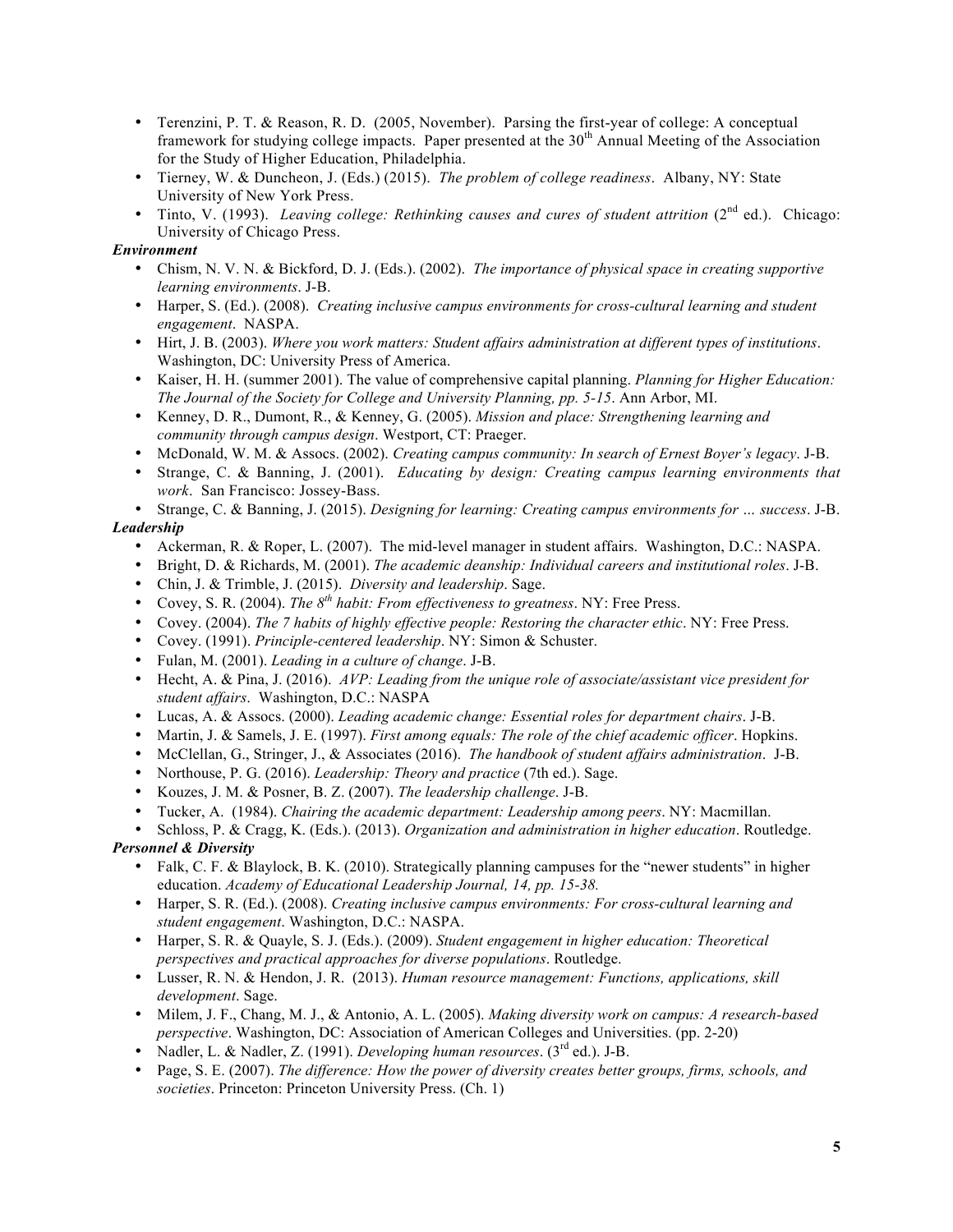- Sias, P. M. (2009). *Organizing relationships: Traditional and emerging perspectives on workplace relationships*. Sage.
- Smith, D. G. (2012). Diversity: A bridge to the future? In M. N. Bastedo (Ed.), *The organization of higher education: Managing colleges for a new era* (pp. 225-255). Baltimore: Johns Hopkins University Press.

# **UNIVERSITY POLICY (subject to change)**

**CODES OF CONDUCT AND ACADEMIC HONESTY**--The instructor and students in this course will adhere to the University's general Codes of Conduct defined in the *BGSU Student Handbook*. The Code of Academic Conduct (Academic Honesty Policy) requires that students do not engage in academic dishonesty. *Student Handbook*, *Academic Charter* B.II.H, Student Discipline Programs: (http://bgsu.edu/downloads/sa/file15768.pdf); (http://www.bgsu. edu/offices/facsenate/page471.html); (http://bgsu.edu/offices/sa/studentdiscipline/index.html)

**DISABILITY POLICY--In accordance with the University policy, if the student has a documented disability and** requires accommodations to obtain equal access in this course, he or she should contact the instructor at the beginning of the semester and make this need known. Students with disabilities must verify their eligibility through Accessibility Services; 372-8495, 38 College Park, https://www.bgsu.edu/disability-services.html.

**RELIGIOUS HOLIDAYS**--It is the policy of the University to make every reasonable effort allowing students to observe their religious holidays without academic penalty. In such cases, it is the obligation of the student to provide the instructor with reasonable notice of the dates of religious holidays on which he or she will be absent. Absence from classes or examinations for religious reasons does not relieve the student of responsibility for completing required work missed. Following necessary notification, the student should consult with the instructor to determine what appropriate alternative opportunity will be provided, allowing the student to fully complete his or her academic responsibilities. (*The Academic Charter*, B-II.G-4.b at: http://www.bgsu.edu/downloads/bgsu/file919.pdf).

**STUDENT VETERAN--BGSU** recognizes student veterans' rights when entering and exiting the university system. If you are a student veteran, please communicate with your instructor so reasonable accommodations can be made for absence when drilling or being called to active duty (http://www.bgsu.edu/veteran/).

**UNIVERSITY CLOSURE**--In most cases, the University will not close for winter conditions unless the Wood County Sheriff's Department declares a Level 3 emergency. Information about University wide closures is communicated by the Office of Marketing and Communications, which will notify the University Fact Line, local FM & AM radio stations and the four Toledo television stations (see Weather Policy for lists). For changes in individual class meetings, please refer to email postings by the instructor.

**TITLE IX** -- As per University and Federal understanding, I cannot extend to you confidentiality regarding Title IX concerns presented to me. I encourage you to understand this as well as know the resources available to you. See the following link for detailed information intended for your support. https://www.bgsu.edu/bgsucares/titleix/titleix-toolkit.html?deliveryName=DM499

# **CLASSROOM & ACADEMIC MATTERS**

**CHANGE**--The syllabus is a guide subject to evolving in-semester adjustments due to class size, student knowledge, feedback, university/faculty/student circumstances, emerging scholarship and developments, etc.

**ATTEND**--Class attendance and participation are mandatory: It is impossible to replicate unique classroom learning experiences; therefore, absence-related point reductions are applicable to abuses. Notify the professor in advance of absences, late arrivals, and early departures.

**ON TIME & COMPLETE--Assignments must be submitted on time and complete in every aspect.** 

- Assignments are "late" when submitted after the class session or specific time when the assignment was due. Point reductions for "late" are two points for each partial day an assignment remains late.
- "Complete" means once an assignment is submitted there is no opportunity to revise or rewrite any/all of it.
- "Complete" means every required element of the assignment must be submitted. Submitted assignments that are missing required elements will be graded with significant point reductions for that shortcoming. Because assignments are to be complete, the professor will request a written addendum to provide only the missing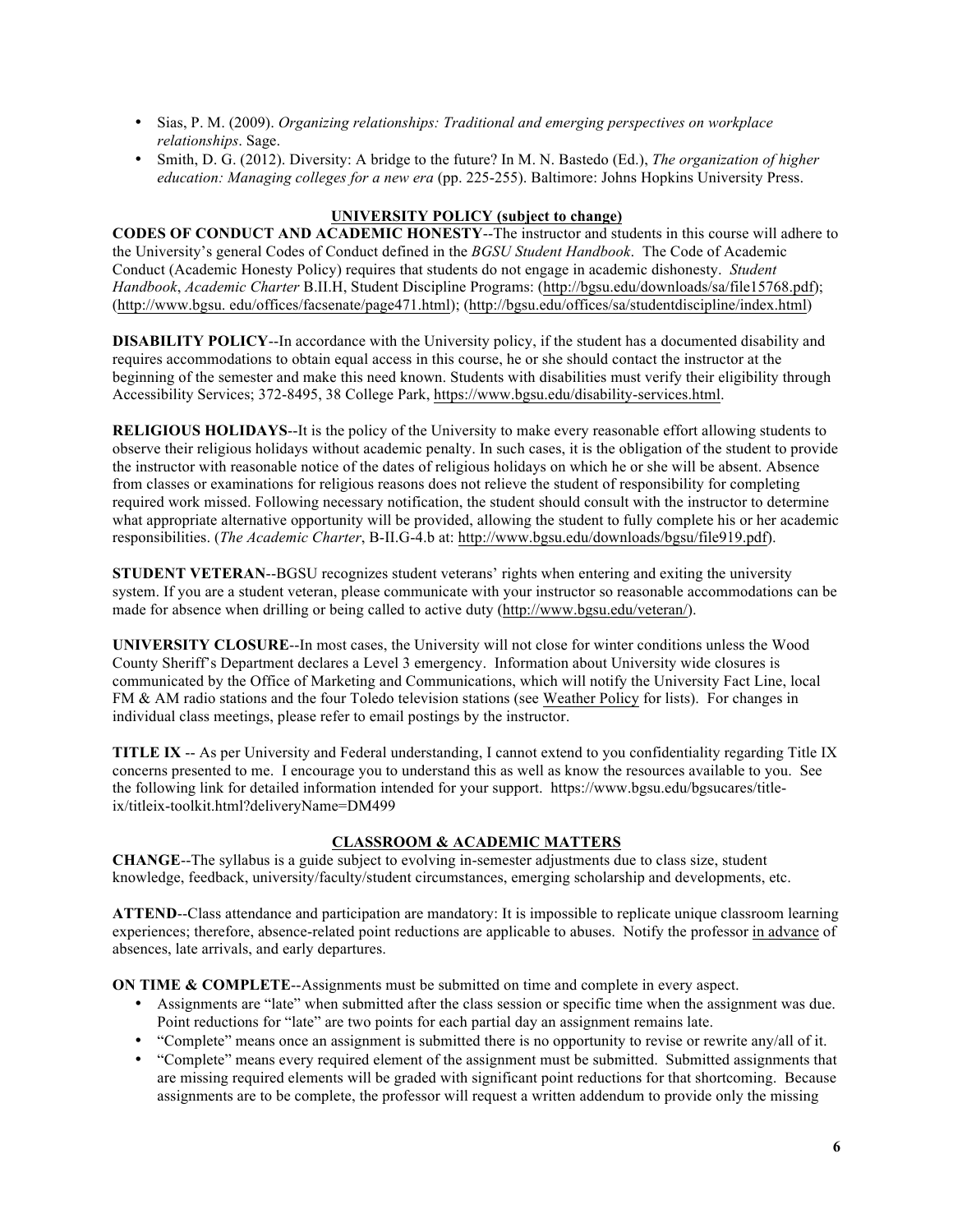required elements within two days. This may slightly lessen but cannot entirely eliminate the original point reduction for an incomplete and late required element: Remaining reductions will be based on the quality of the addendum and that this required element was submitted "late." The opportunity to submit an addendum is at the professor's discretion (though consistently applied to all students with similar missing required elements) and a student may reject the opportunity.

# **WRITING & APA**—

- Your writing must reflect scholarly characteristics and quality: Submissions that fall short of this mark will be accordingly graded. Draft, edit, re-write, seek writing center or peer advice, etc. to improve your writing for each assignment and as the semester progresses.
	- APA is the required style; however, please follow this request for sustainable APA exceptions:
		- o Use *1*-line spacing, *1*-inch margins, *12*-point font, *2*-sided printing, *1*-staple in upper-left corner
		- o Type on the *top of page 1* your *name* and *assignment title* (No cover page or running head)

**SUBMISSIONS & COPIES**--**Submit electronically** *and* **in hard copy all assignments to the professor**, and keep duplicates. For educational purposes, submit electronically all un-graded assignments to classmates.

**QUALITY**--All assignments and in-class participation must demonstrate …

- *Literature as its basis*,
- *Very high written and/or verbal communication, and*
- *Higher order cognitive domain thinking* (Bloom):
	- o *Evaluation*--Make judgments about the value of ideas or materials. [Highest order]
	- o *Synthesis*--Build a structure or pattern from diverse elements; put parts together to form a whole, with emphasis on creating a new meaning or structure.
	- o *Analysis*--Separate material or concepts into component parts so that its organizational structure may be understood; distinguish between facts and inference.

### **KNOWLEDGE, PEDAGOGY, PREPARATION**

- The lead learner will set the bar high for expressed expectations and coaching levels.
- Students' intellect, professional experience, and interests will shape the learning.
- A variety of instructional approaches and learning assessments will be utilized.
- Be literature-informed, thinking professionally and globally: No opinion, ignorance, myth, and localism.
- Be prepared with three or four contributions you can make to in-class active learning.

**PROGRESS & GRADE--**"Incomplete" grades are not available. This grade scale applies.

| <b>GRADE</b>          | <b>OUALITY</b>      | RELATIVE GRADE: POINTS |            |               |  |
|-----------------------|---------------------|------------------------|------------|---------------|--|
| A's                   | <b>Excellence</b>   | $A: 100-94$            |            | $A: 93-92$    |  |
| B's                   | Good                | $B + 91 - 90$          | $B: 89-85$ | $B - 84 - 83$ |  |
| C's                   | <b>Below</b>        | $C + 82 - 81$          | $C: 80-76$ | $C - 75-74$   |  |
| $\mathbf{D}$ 's & F's | <b>Expectations</b> | $D+: 73-72$            | $D: 71-67$ | $F: 66-0$     |  |

**PERSONAL ELECTRONIC DEVICE (PED) USE** is restricted to enhance learning and limit distraction.

- *With approval/direction of the professor*, PEDs may be used for limited, in-class, course-specific Internet searches, access to readings, visual and audio communication for class work, recording, photos, and class access when rare circumstances limit in-person attendance.
- *Notes* are to be taken via means other than PEDs and the professor often distributes limited hard copies.
- Freely use PEDs before class, during the class break, and after class; otherwise, place them out of view.
- *General, personal, and duty emergencies* may route via HESA [(419)372-7382], colleagues, and BG alerts.
- *Exceptions* are made to accommodate certified disabilities and for arising reasonable circumstances.

**REFRESHMENT**--Class session duration suggests refreshment to support learning. Beverage/Food which do not distract teaching-learning are permissible. A 10 minute break will be scheduled: Please, stay on-task and on-time.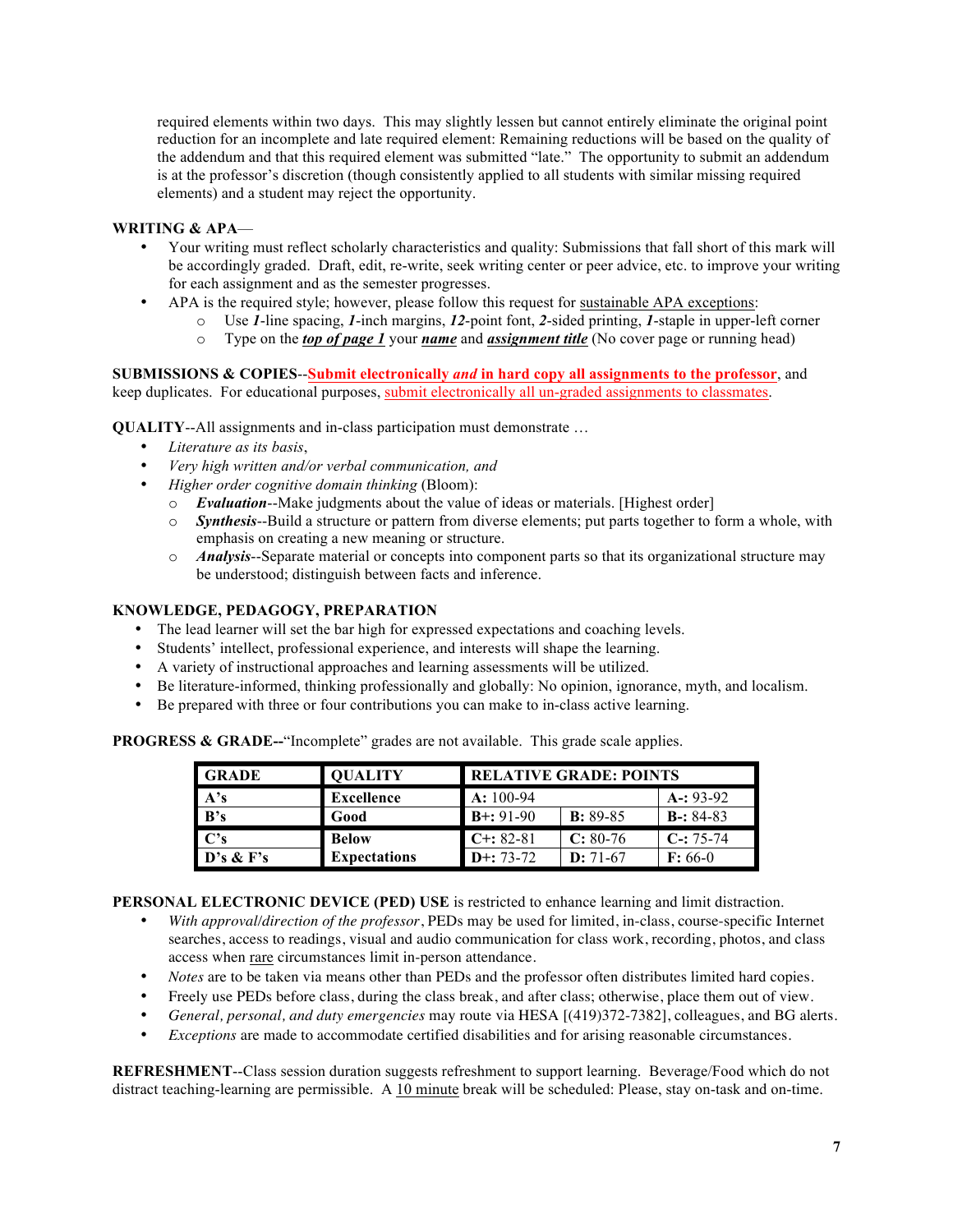**IDENTITY** – Persons of all identities are welcome in this course. Therefore,

- Inform us of names by which you wish to be known and all will attempt to use them.
- All will not marginalize you regarding your identities: e.g. treat you as the representative of your identity; ignore you; disrespect you as a person as we hear, consider, and challenge your perspectives; etc.
- All will exercise scholarly professionalism respectful of persons, inclusive and just, exemplifying graduate learning and personal grace while challenging one another to learn, grow, and develop.

#### **ASSIGNMENTS**

#### *#1*

# *READING COMPLETION, UTILIZATION, & INTEGRATION (25 of 100 points)*

**Quality**--In class, overtly utilize the literature in a meaningful way; asking questions, making contributing observations, backfilling presentations, challenging it, projecting real life applications, etc. Turn your reading into scholarly and professional exchanges.

**Hints**--All Required Reading (AAUP, Bess & Dee; Hendrickson, et. al.; literature provided by the professor) is included. Take notes and journal about what you read. Not all reading should be done to absorb every word and detail: In many cases it is more important to capture the major points, arguments, theories, player(s), culture, structure, values, etc. Consider how what you read is/may be related to other readings in and outside this course, preliminary examinations, and dissertations.

# **Measurement & Evaluation**--

- *10 of the 25 points* -- Periodic in-class assessments will be conducted in response to recently assigned readings. Assessments are unannounced and will be open-note/journal (not open-book/article) written quizzes on the reading(s): However, students may use open-book/article for one in-class assessment. Each assessment will be initially noted as a full  $(+)$ , half  $(\frac{1}{2})$  or no  $(-)$  credit. This will be translated into points when the final number of assessments has been determined: e.g., if there are 5 total assessments each will be worth 2 of the 10 points; 2 points awarded for each  $+$ , 1 point awarded for each  $\frac{1}{2}$ , and no points for a -.
- *10 of the 25 points* -- There will be periodic self-reports of having read or not read material. One self-report will be made in the middle and the second will be made at the end of the semester. The first self-report can be updated at the end of the semester to reflect the student's catching up on self-delayed reading.
- *5 of 25 points* -- Based on his observation of the student's quantitative and qualitative Utilization and integration of literature in the semester's class sessions, at the end of the semester points will be determined and awarded by the professor.

#### *#2*

# *CASE STUDY OF A SYSTEM'S GOVERNANCE & ORGANIZATION (35 of 100 points)*

**Purpose** – Explore governance and organization literature and utilize it as a framework (theoretical, practical) for considering the context of one specific system of higher education, one in a state where you have not experienced higher education as a student or professional, and an institution in that system. You will be assigned one of these five very different systems and will be able to select a system institution of significance.

- California State University (CSU)
- Colorado Commission on Higher Education (CCHE)
- University System of Georgia (USG)
- Montana University System (MUS)
- State University of New York System (SUNY)
- Ohio University System (OUS)
- University of Wisconsin System (UWS)

#### **Design** –

- *Objective* -- Fully *describe*, *analyze*, and *evaluate* the system in terms of governance agreements and organizational arrangement (governance and organization).
- *Description Frameworks* Use each of the following to frame your description:
	- o Governance and organization between the system and the state (external)
	- o Governance and organization within the system itself (internal)
	- $\circ$  Governance and organization between the system and an institution.<br> $\circ$  Governance and organization between the system and the faculty.
	- Governance and organization between the system and the faculty.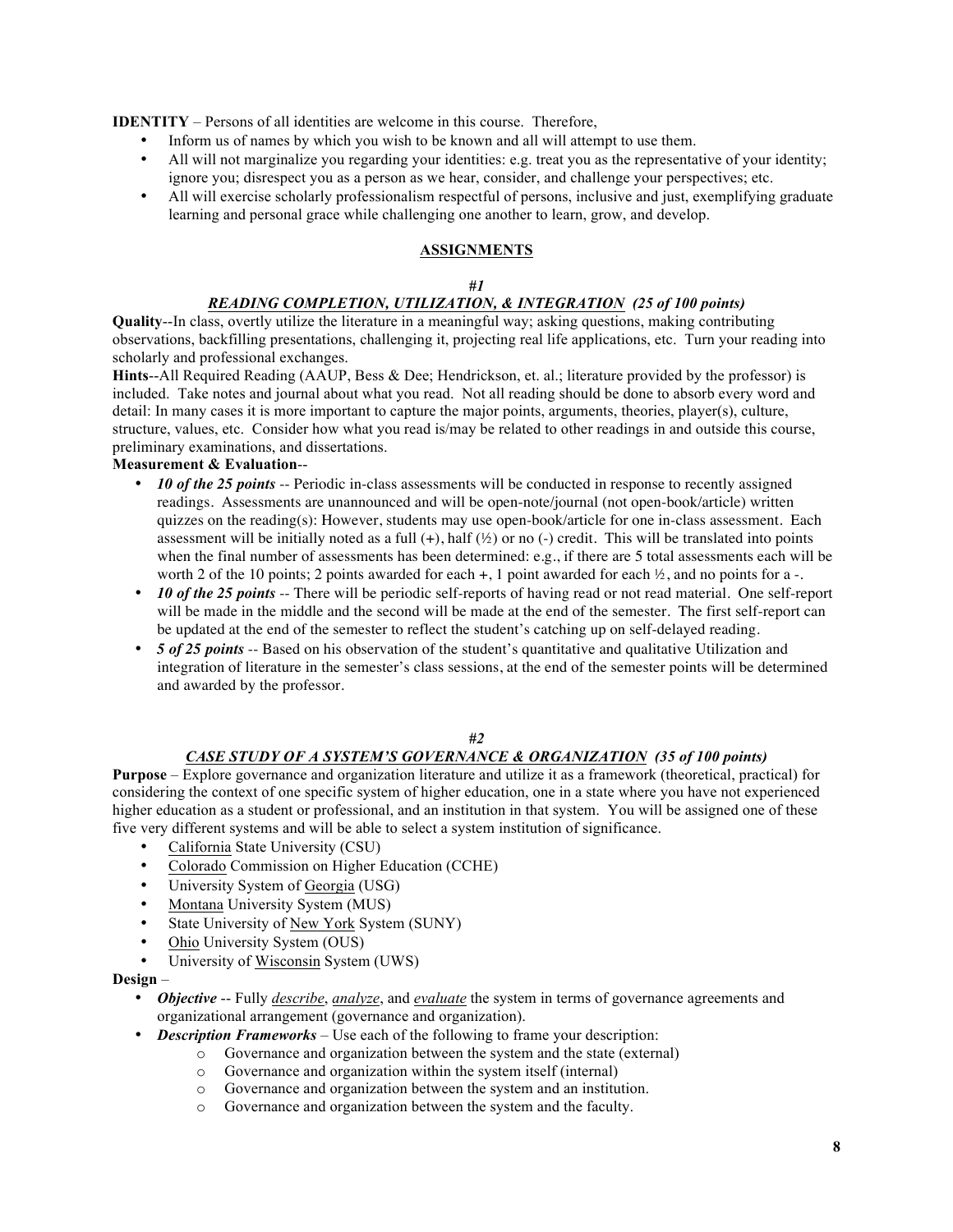- *Analysis and Evaluation Frameworks* Use the following Internet-located documents, information, data, media, etc. to frame your analysis and evaluation:
	- o founding/framing and current system and campus governance and organization documents
	- o descriptive and analytical state, system, campus, and faculty data
	- o media coverage/articles about system, institution, and faculty governance and organization
- *Required Framing* -- Refer to the course matrix and literature as a framework for design and knowledge, and utilize *no less than 20 specific points of description, analysis, and evaluation from the literature*.
	- o Structure, Context, and Culture through the lenses of Accountability, Agenda/Direction, Agency, Allocation, Authority, Climate/Environment, Compliance, Decision/Judgment, Finance, Oversight, Partnership, Policy, Polity, Process.
	- o A *minimum of 20* notions, theories, frameworks, etc. from the literature must be used to guide your examination relative to the course matrix.

#### • *Answer Two Questions* –

- o *How does the system's governance agreements and organization arrangements impact campus governance and organization, and faculty governance and organization?*
- o *How would you improve the governance agreements and the organizational arrangements of the system to enhance educational and institutional accomplishment and improvement?*

#### **Writing** --

- *Style* -- The paper should be narrative, thematic, and lead to answering those two questions.
- *Documents* -- Copies of supporting documents should be attached (charter, organizational chart, etc.)
- *Hints*--The following will strengthen your ability to communicate what you learned.
	- o Your main points must be;
		- informed by the literature:
		- in ascending order of emphasis -- description, analysis, and evaluation to improve, and;
		- main points are to be only minimally illustrated (if necessary) in the written document.
		- o Physically highlight the **20** notions, etc. from course literature: Do not cite their sources in text the narrative portion of the document; rather, demonstrate that you comprehend and can use those notions.
		- o Use an endnote system to insert additional thoughts.
		- o Use a bibliography system to map your resources.
- *Length* –12 pages
	- o Be pointed, clear, concise.
	- o Pages 11-12 are for answers to the two questions, one page per question.

# **Paper & Presentation** --

- *Paper* -- (30 of the 35 points) The entire case study document (pre-graded), will be sent to each member of the class to read one week prior to an in-class presentation/discussion/seminar led by you.
- *Presentation* -- (5 of the 35 points) must focus on what was observed and what was learned regarding governance agreements and organization arrangements (specific to the case and at a transcendent level). This is not a verbal re-presentation of what was in the paper, but an interactive engagement with it by all classmates … a doctoral seminar … where new thinking can be generated and engaged.

#### *#3*

# *CRITICAL BOOK REVIEW & PAPER (20 of 100 points)*

**Overview** -- Select a book for approval on a topic of higher education governance agreements and/or organizational arrangements. Read to critically review the book. Write a paper to summarize the major points of the book, present a well-reasoned and thoughtful critique of it (emphasizing its theoretical underpinnings as well as its application in the contemporary context of American higher education), and make recommendations on how the concepts, content, and communication within the book could be improved. The critique and recommendations must use **5** significant concepts covered in the course and those concepts must be physically highlighted.

**Detail** -- Approximately three pages of the paper should be a summary of the major points/main content of value/relevance to American higher education organization and/or governance. The next three pages should be scholarly critique relative to governance and organization literature, theory, and best practice. The final page should be recommendations for governance and organization theory and practice. Papers (pre-graded) will be submitted to every class member a week in advance of an in-class student-led peer and faculty discussion of what was learned: A doctoral seminar.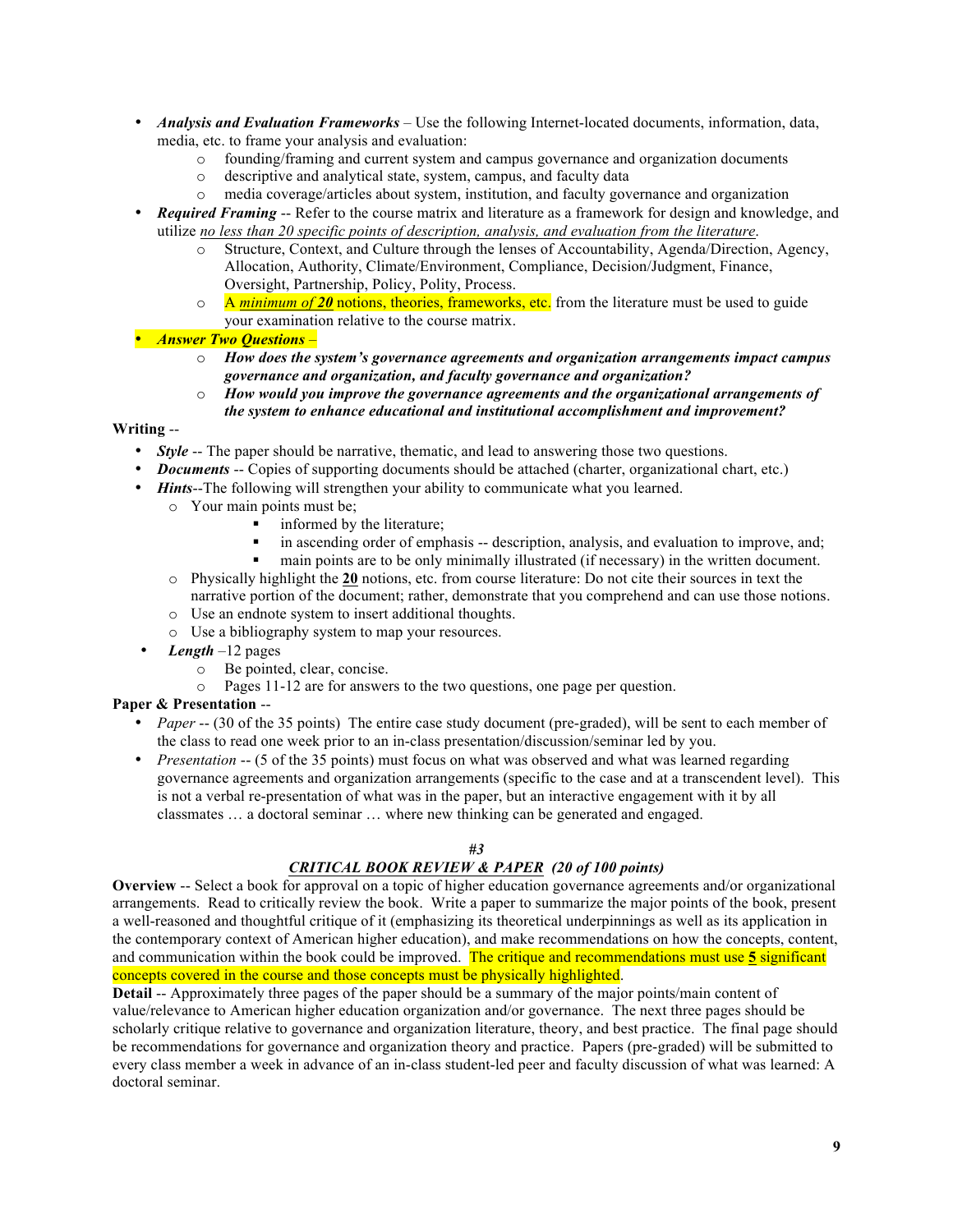**Books** -- The following books are pre-approved and other books (like some recommended above) may be presented for approval. From this list or elsewhere, all students must propose their book choice to the professor for prereading approval; because, there may be no duplication of book selections between students.

- Berquist, W. H. & Pawlak, K. (2008). *Engaging the six cultures of the academy: Revised and expanded edition of The Four Cultures of the Academy*. Jossey-Bass.
- Birnbaum, R. (1988 … use latest edition). *How colleges work: The cybernetics of academic organization and leadership*. Jossey-Bass.
- Bolman, L. G. & Deal, T. E. (1991 … use latest edition). *Reframing organizations: Artistry, choice, and leadership*. Jossey-Bass.
- Burke, J. C. & Associates. (2005). *Achieving accountability in higher education: Balancing public, academic, and market demands.* Jossey-Bass.
- Damrosch, D. (1995). *We scholars: Changing the culture of the university*. Cambridge: Harvard.
- Ingram, R. T. & Associates. (1993). *Governing independent colleges and universities: A handbook for trustees, chief executives, and other campus leaders.* Assoc. of Governing Boards of Universities & Colleges. J-B.
- Ingram, R. T. & Associates. (1993). *Governing public colleges and universities: A handbook for trustees, chief executives, and other campus leaders.* Assoc. of Governing Boards of Universities & Colleges. J-B.
- Lombardi, J. V. (2013). *How universities work.* Baltimore: Johns Hopkins University Press.
- Miller, M. T. & Caplow, J. (eds.) (2003). *Policy and university faculty governance*. Greenwich, CT: Information Age Publishing, Inc.
- Pierce, S. R. (2014). *Governance reconsidered: How boards, presidents, administrators, and faculty can help their colleges thrive.* Jossey-Bass.
- Schein, E. H. (1985 … use latest edition). *Organizational culture and leadership*. Jossey-Bass.
- Tierney, W. G. & Lechuga, V. M. (2004). *Restructuring shared governance in higher education.* New Directions for Higher Education, no. 127. Jossey-Bass.

# *#4*

# *GOVERNANCE OBSERVATION AND CRITICAL REFLECTION (20 of 100 points)*

Attend and observe the entirety one public or invited meeting of **3** of these "governance" bodies; board, faculty senate, undergraduate senate, foundation, faculty union at the same institution. Incorporating **12** notions from governance literature and the course matrix, submit a two-page critical reflection of each session (pages 1-2, 3-4, 5- 6) and a two-page assessment of governance at that institution as seen through the totality of the observations (pages 7-8). Attach the institution's charter, mission-vision-values statements, governance, and any meeting specific (agenda, reports, etc.) documents. Your observations and analyses will be shared with class members.

CAUTION: Attending too early in the course calendar will limit your powers of literature-informed observation.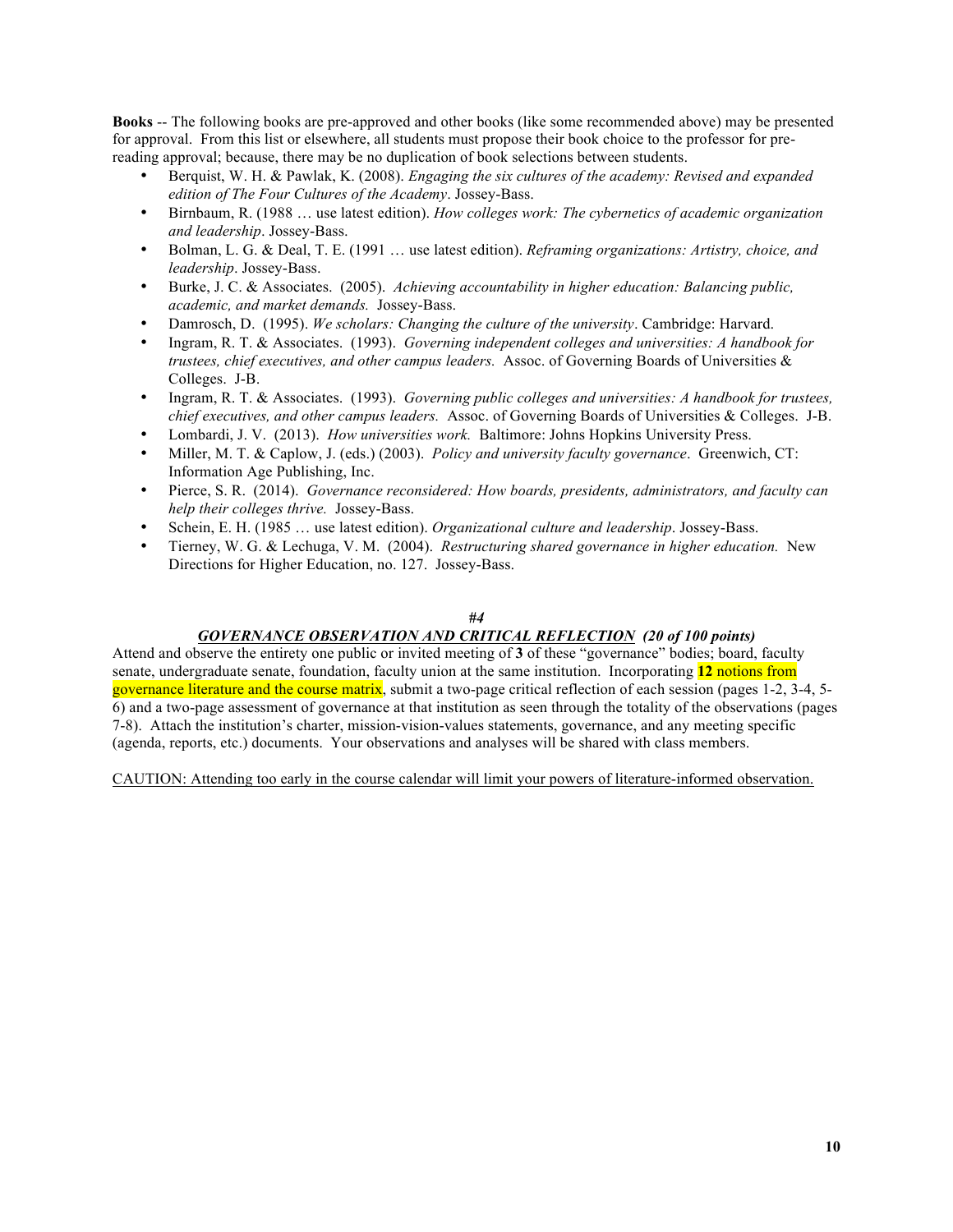| Date           | Topic(s)                 | ropics and ineir order are subject to change with, as much as is possible, auvance houce.<br><b>Required Reading</b> | <b>Due</b> |
|----------------|--------------------------|----------------------------------------------------------------------------------------------------------------------|------------|
| 8/30           | Course Orientation       | Syllabus (in-class)                                                                                                  |            |
| W1             | Terminology              |                                                                                                                      |            |
| L1             | Syllabus                 |                                                                                                                      |            |
|                |                          | <b>FIVE THEORETICAL WEEKS</b>                                                                                        |            |
| 9/6            | Colleges/Universities as | <b>Bess</b> & Dee (Ch. $1 \& 2$ )                                                                                    |            |
| W <sub>2</sub> | Organizations            | Baldridge, J. V., Curtis, D. V., Ecker, G. P., & Riley, G.                                                           |            |
| L2             |                          | L. (1977). Alternative models of governance in higher<br>education. In G. L. Riley & J. V. Balderidge (Eds.),        |            |
|                |                          | Governing academic organizations: New problems,                                                                      |            |
|                |                          | new perspectives (pp. 2-25). Berkeley, CA:                                                                           |            |
|                |                          | McCutchan.                                                                                                           |            |
|                |                          | Hendrickson (Ch. 2 & 11) Academic Organization                                                                       |            |
| 9/13           | Approaches to            | Bess & Dee (Ch. $3 & 4$ )                                                                                            |            |
| W <sub>3</sub> | Organizational Analysis  |                                                                                                                      |            |
| L <sub>3</sub> | and Systems Theory       |                                                                                                                      |            |
| 9/20           | Organizational           |                                                                                                                      |            |
| W <sub>4</sub> | Environments and         | <b>Bess</b> & Dee (Ch. $5$ & 6)<br>Birnbaum, R. (2000). The life cycle of academic                                   |            |
| L4             | Organizational Design    | management fads. The Journal of Higher Education,                                                                    |            |
|                |                          | 71, 1-16.                                                                                                            |            |
| 9/27           | Bureaucratic and Human   | Bess & Dee (Ch. $7 & 8$ )                                                                                            |            |
| W <sub>5</sub> | <b>Relations Models</b>  | Weick, K. E. (1976). Educational organizations as                                                                    |            |
| L <sub>5</sub> |                          | loosely coupled systems. Administrative Science                                                                      |            |
| 10/4           | Organizational Culture   | <i>Quarterly, 21(1), 1-19.</i><br>Bess & Dee (Ch. 11)                                                                |            |
| W <sub>6</sub> |                          | Clark, B. R. (1986). The organizational saga in higher                                                               |            |
| L <sub>6</sub> |                          | education. In M. W. Peterson (Ed.), Organization and                                                                 |            |
|                |                          | governance in higher education (ASHE Reader                                                                          |            |
|                |                          | Series, 3rd ed., pp. 36-41). Lexington, MA: Ginn                                                                     |            |
|                |                          | Custom Publishing.                                                                                                   |            |
|                |                          | Cohen, M. D., & March, J. G. (2000). Leadership in an                                                                |            |
|                |                          | organized anarchy. In M. C. Brown II (Ed.),                                                                          |            |
|                |                          | Organization and governance in higher education                                                                      |            |
|                |                          | (ASHE Reader, 5th ed., pp. 16-35). Boston: Pearson.<br><b>FIVE APPLIED WEEKS</b>                                     |            |
| 10/11          | Shared Governance #1:    | <b>AAUP</b>                                                                                                          |            |
| W7             | Faculty #1               | Background: xi-xxi                                                                                                   |            |
| L7             |                          | Freedom, Tenure, Process: 1-67, 79-105                                                                               |            |
|                |                          | Institution: 115-134, , ,                                                                                            |            |
|                |                          | Money: 287-308                                                                                                       |            |
|                |                          | Bargaining: 321-329                                                                                                  |            |
|                |                          | Investigation: 393-398                                                                                               |            |
| 10/18          | Shared Governance #2:    | Hendrickson (Ch. 13) Faculty<br>AAUP Students: 379-390.                                                              |            |
| W8             | Faculty & Students       | Birnbaum, R. (2004). The end of shared governance:                                                                   |            |
| L8             |                          | Looking ahead or looking back. In W. G. Tierney, &                                                                   |            |
|                |                          | V. M. Lechuga, (Eds.), Restructuring shared                                                                          |            |
|                |                          | governance in higher education (New Directions for                                                                   |            |
|                |                          | Higher Education, no. 127, pp. 5-22). J-B.                                                                           |            |
|                |                          | Langdon, E. A. (2005). Student governance and                                                                        |            |
|                |                          | leadership. In Ackerman, Werner, & Vaccaro (Eds.),                                                                   |            |

**CALENDAR** *Topics and their order are subject to change with, as much as is possible, advance notice.*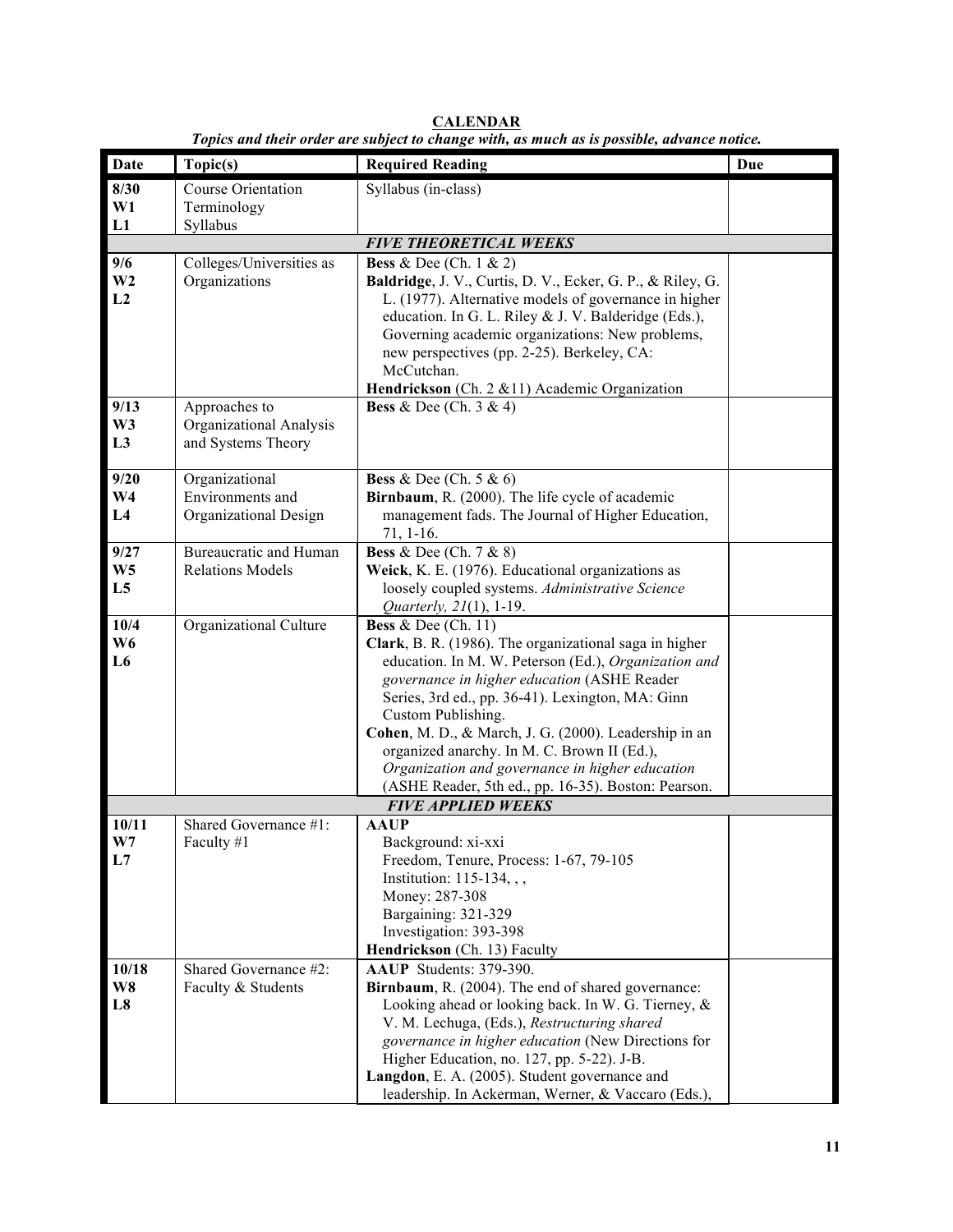|       |                             | Student freedom revisited: Contemporary issues and       |                  |
|-------|-----------------------------|----------------------------------------------------------|------------------|
|       |                             | perspectives (pp. 135-149). NASPA.                       |                  |
|       |                             | Minor, J. T. (2004). Understanding faculty senates:      |                  |
|       |                             | Moving from mystery to models. The Review of             |                  |
|       |                             | Higher Education, 27, 343-363.                           |                  |
|       |                             | Vaccaro, L. (2005). Campus subcultures and the           |                  |
|       |                             | emergence of student freedom in American higher          |                  |
|       |                             | education. In Ackerman, Werner, & Vaccaro, (Eds.),       |                  |
|       |                             | Student freedom revisited: Contemporary issues and       |                  |
|       |                             | perspectives (pp. 29-38). NASPA.                         |                  |
| 10/25 | Accreditation and State     | Eaton, J. S. (2009). Accreditation in the United States. | <b>READING 1</b> |
| W9    | Government                  | In P. M. O'Brien (Ed.), Accreditation: Assuring and      |                  |
| L9    |                             | enhancing quality (New Directions for Higher             |                  |
|       |                             | Education, no. 145, pp. 79-86). Jossey-Bass.             |                  |
|       |                             | Brittingham, B. (2009). Accreditation in the United      |                  |
|       |                             | States: How did we get to where we are? In P. M.         |                  |
|       |                             | O'Brien (Ed.), Accreditation: Assuring and               |                  |
|       |                             | enhancing quality (New Directions for Higher             |                  |
|       |                             |                                                          |                  |
|       |                             | Education, no. 145, pp. 7-27). Jossey-Bass.              |                  |
|       |                             | Christakis, M. N. (2009). Gubernatorial authority and    |                  |
|       |                             | influence on public higher education. Review of          |                  |
|       |                             | Higher Education, 33, 95-117.                            |                  |
|       |                             | Hendrickson (ch. 5) Government                           |                  |
|       |                             | Lingenfelter, P. E. (2004). The state and higher         |                  |
|       |                             | education: An essential partnership. In W. G. Tierney,   |                  |
|       |                             | & V. M. Lechuga, (Eds.), Restructuring shared            |                  |
|       |                             | governance in higher education (New Directions for       |                  |
|       |                             | Higher Education, no. 127, pp. 47-59). Jossey-Bass.      |                  |
| 11/1  | Boards of Trustees,         | Freedman, J. O. (2004). Presidents and trustees. In R.   |                  |
| W10   | Presidents, and Structures  | G. Ehrenberg (Ed.), Governing academia (pp. 9-27).       |                  |
| L10   |                             | Ithaca, NY: Cornell University Press.                    |                  |
|       |                             | Bastedo, M. N. (2009). Conflicts, commitments, and       |                  |
|       |                             | cliques in the university: Moral seduction as a threat   |                  |
|       |                             | to trustee independence. American Educational            |                  |
|       |                             | Research Journal, 46, 354-386.                           |                  |
|       |                             | <b>Hendrickson</b> (Ch. $9 & 10$ ) Trustees & Presidents |                  |
|       |                             | Kaplan, G. (2004). Do governance structures matter? In   |                  |
|       |                             | W. Tierney, & V. Lechuga, (Eds.), Restructuring          |                  |
|       |                             | shared governance in higher education (New               |                  |
|       |                             | Directions for Higher Education, no. 127, pp. 23-34).    |                  |
|       |                             | $J-B.$                                                   |                  |
| 11/8  | Organizational Learning     | Levitt, B., & March, J. G. (1988). Organizational        | <b>BOOK</b>      |
| W11   | and Reasoning               | learning. Annual Review of Sociology, 14, 319-340.       | <b>REVIEW</b>    |
| L11   |                             | Heath, C., Larrick, R. P., & Klayman, J. (1998).         |                  |
|       |                             | Cognitive repairs: How organizational practices can      |                  |
|       |                             | compensate for individual shortcomings. Research in      |                  |
|       |                             | Organizational Behavior, 20, 1-37.                       |                  |
|       |                             | <b>FOUR SEMINAR WEEKS</b>                                |                  |
| 11/15 | <b>Critical Book Review</b> | <b>Peers' Book Reviews</b>                               | <b>CASE</b>      |
| W12   | Seminar                     |                                                          | <b>PAPER</b>     |
| L12   |                             |                                                          |                  |
|       |                             |                                                          |                  |
| 11/22 |                             | <b>THANKSGIVING</b>                                      |                  |
| W13   |                             |                                                          |                  |
| 11/29 | Case Seminar, part 1        |                                                          | <b>GOVERN.</b>   |
| W14   | * OUS                       | <b>OUS Case Paper</b>                                    | <b>REFLECT.</b>  |